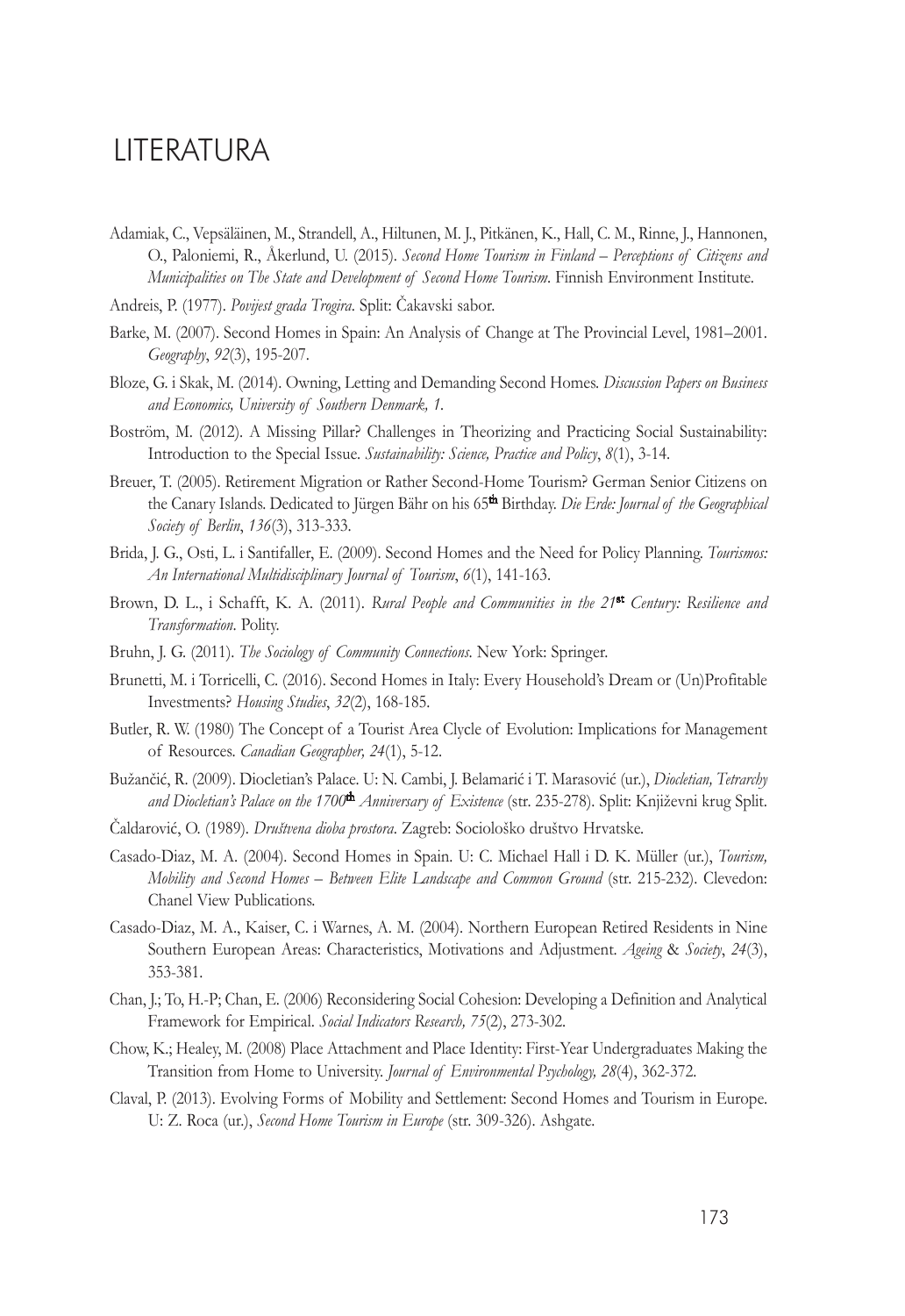- Colantonio, A. i Dixon, T. (2010). *Urban Regeneration and Social Sustainability: Best Practice from European Cities*. Wiley-Blackwell.
- Coleman, James S. (1993) The Rational Reconstruction of Society, *American Sociological Review, 58*, 1-15.
- Connelly, S. (2007). Mapping Sustainable Development as a Contested Concept. *Local Environment*, *12*(3), 259-278.
- Coppock, J. T. (1977b). Second Homes in Perspective. U: J. T. Coppock (ur.), *Second Homes: Curse or Blessing?* (str. 1-15). Pergamon.
- Coppock, J. T. (ur.). (1977a). *Second Homes: Curse or Blessing?* Pergamon Press.
- Day, G. (2006). *Community and Everyday Life*. Routledge.
- Duda, I. (2005). *U potrazi za blagostanjem: o povijesti dokolice i potrošačkog društva u Hrvatskoj 1950-ih i 1960-ih*. Zagreb: Srednja Europa.
- Duval, D. T. (2004). Mobile Migrants: Travel to Second Homes. U: C. Michael Hall i D. K. Müller (ur.), *Tourism, Mobility & Second Homes: Between Elite Landscape and Common Ground* (str. 87-97). Clevedon: Channel View Publications.
- Duxbury, N. i Jeannotte, M. S. (2011). Introduction: Culture and Sustainable Communities. *Culture and Local Governance / Culture et Gouvernance Locale*, *3*(1-2), 1-10.
- Elliott, J. A. (2012). *An Introduction to Sustainable Development*. Routledge.
- Farstad, M. i Rye, J. F. (2013). Second Home Owners, Locals and Their Perspectives on Rural Development. *Journal of Rural Studies*, *30*, 41-51.
- Furlough, E. (1998) Making Mass Vacations: Tourism and Consumer Culture in France, 1930s to 1970s. *Comparative Studies in Society and History: An International Quarterly, 40*(2), 247-286.
- Gallent, N. (2013). The Social Value of Second Homes in Rural Communities. *Housing, Theory and Society*, *31*(2), 174-191.
- Gallent, N. (2015). Bridging Social Capital and the Resource Potential of Second Homes: the Case of Stintino, Sardinia. *Journal of Rural Studies*, *38*, 99-108.
- Gallent, N., Mace, A. i Tewdwr-Jones, M. (2005). *Second Homes: European Perspectives and UK Policies*. Hampshire: Ashgate Publishing.
- Gartner, W. C. (1987). Environmental Impacts of Recreational Home Developments. *Annals of Tourism Research*, *14*(1), 38-57.
- Geiger Zeman, M. i Zeman, Z. (2010). *Uvod u sociologiju (održivih) zajednica*. Zagreb: Institut društvenih znanosti Ivo Pilar.
- Goodall, B. (1992). Coastal Resorts: Development and Redevelopment. *Built Environment, 18,* 4-11.
- Gosseye, J.; Heynen, H. (2013). Architecture for Leisure in Post-War Europe, 1945–1989: Between Experimentation, Liberation and Patronisation. *Journal of Architecture, 18,* 623-631.
- Green, G. P., Marcouiller, D., Deller, S., Erkkila, D. i Sumathi, N. R. (1996). Local Dependency, Land Use Attitudes, and Economic Development: Comparisons between Seasonal and Permanent Residents. *Rural Sociology*, *61*(3), 427-445.
- Grujić, N. (2004). The Villas of Dubrovnik. U: A. Erlande-Brandenburg i M. Jurković (ur.), *La Renaissance en Croatie*. Zagreb – Paris: Galerija Klovićevi dvori; Musée national de la Renaissance, Château d'Ecouen.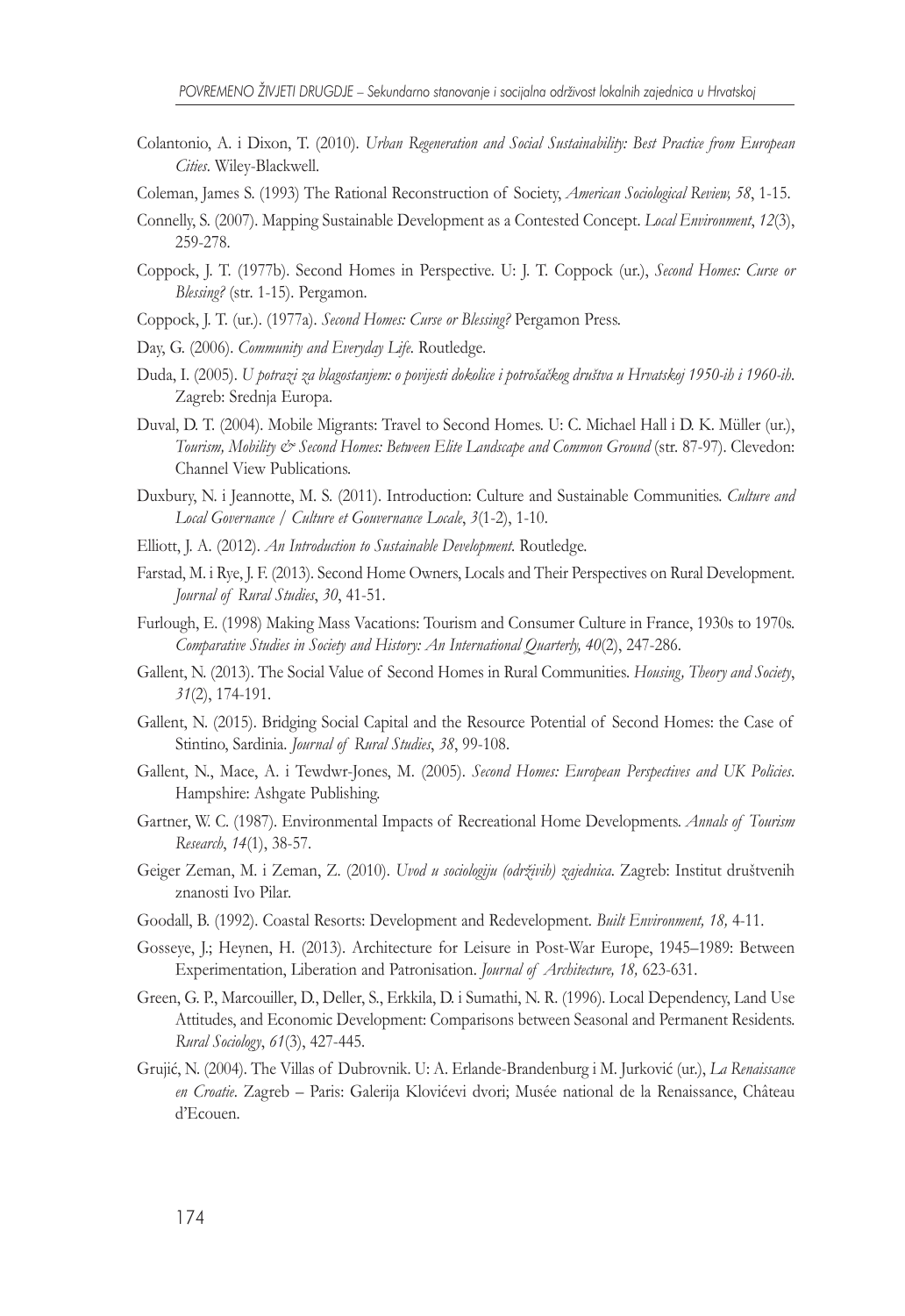- Gustafson, P. (2009). Your Home in Spain: Residential Strategies in International Retirement Migration. U: M. Benson i K. O'Reilly (ur.), *Lifestyle Migration: Expectations, Aspirations and Experiences* (str. 69–86). Farnham: Ashgate Publishing, Ltd.
- Haas, W. H., i Serow, W. J. (1993). Amenity Retirement Migration Process: A Model and Preliminary Evidence. *The Gerontologist*, *33*(2), 212-220.
- Halfacree, K. (2012). Heterolocal Identities? Counter-Urbanisation, Second Homes, and Rural Consumption in the Era of Mobilities. *Population, Space and Place*, *18*(2), 209-224.
- Hall, C. Michael i Müller, D. K. (2004). Introduction: Second Homes, Curse or Blessing? Revisited. U: C. Michael Hall i D. K. Müller (ur.), *Tourism, Mobility and Second Homes* (str. 3–15). Clevedon: Channel View Publications.
- Haničar-Buljan, I. (2008). Červar-Porat. *Kvartal: kronika povijesti umjetnosti u Hrvatskoj, 5* (4), 76-80.
- Hay, R. (1998). Sense of Place in Developmental Context. *Journal of Environmental Psychology, 18,* 5-29.
- Hidalgo, M. C.; Hernandez, B. (2001). Place Attachment: Conceptual and Empirical Questions. *Journal of Environmental Psychology, 21,* 273-281.
- Huber, A. i O'Reilly, K. (2004). The Construction of Heimat Under Conditions of Individualised Modernity: Swiss and British Elderly Migrants in Spain. *Ageing & Society*, *24*(3), 327-351.
- Huijbens, E. H. (2012). Sustaining a Village's Social Fabric? *Sociologia Ruralis*, *52*(3), 332-352.
- Jabareen, Y. (2006). A New Conceptual Framework for Sustainable Development. *Environment, Development and Sustainability*, *10*(2), 179-192.
- Jordan, A. (2008). The Governance of Sustainable Development: Taking Stock and Looking Forwards. *Environment and Planning C: Government and Policy*, *26*(1), 17-33.
- Jurić, A. (2005). Suvremena čiovska toponimija. *Čakavska rič. Polugodišnjak za proučavanje čakavske riči*, *XXXIII*(1-2), 145-212.
- Kelly, G. i Hosking, K. (2008). Nonpermanent Residents, Place Attachment, and "Sea Change" Communities. *Environment and Behavior*, *40*(4), 575-594.
- Kondo, M. C., Rivera, R. i Rullman, S. (2012). Protecting the Idyll But Not The Environment: Second Homes, Amenity Migration and Rural Exclusion in Washington State. *Landscape and Urban Planning*, *106*(2), 174-182.
- Koning, J. (2002). Social Sustainability in a Globalizing World: Context, Theory, and Methodology Explored. U: H. J. van Rinsum, A. de Ruijt, A. Kazancigil, Y. K. Alagh, N. Genov, J. Koning i H. Siebers (ur.), *More on MOST: Proceeding of an Expert Meeting* (str. 63-89). Unesco Centre the Netherlands, Amsterdam.
- Kulić, V.; Mrduljaš, M. (2012). *Unfinished Modernisations Between Utopia and Pragmatism.* Croatian Architects' Association. Zagreb.
- Lewicka, M. (2005). Ways to Make People Active: The Role of Place Attachment, Cultural Capital And Neighborhood. *Journal of Environmental Psychology, 25,* 381-395.
- Low S. M., Altman I. (1992). Place Attachment: A Conceptual Inquiry. U: I. Altman, S. M. Low (ur.) *Place Attachment* (str. 1-12)*.* Boston: Springer.
- Milas, D. (2011). Za zapisnik. Razgovor s Dinkom Milasom. *Čovjek i prostor, 77*(5-6), 61-65.
- Miletić, G.-M. (2006). Stavovi lokalne javnosti o nekim socijalno-ekologijskim posljedicama izgradnje stanova za odmor na otoku Viru. *Društvena istraživanja*, *15*(1-2), 43-60.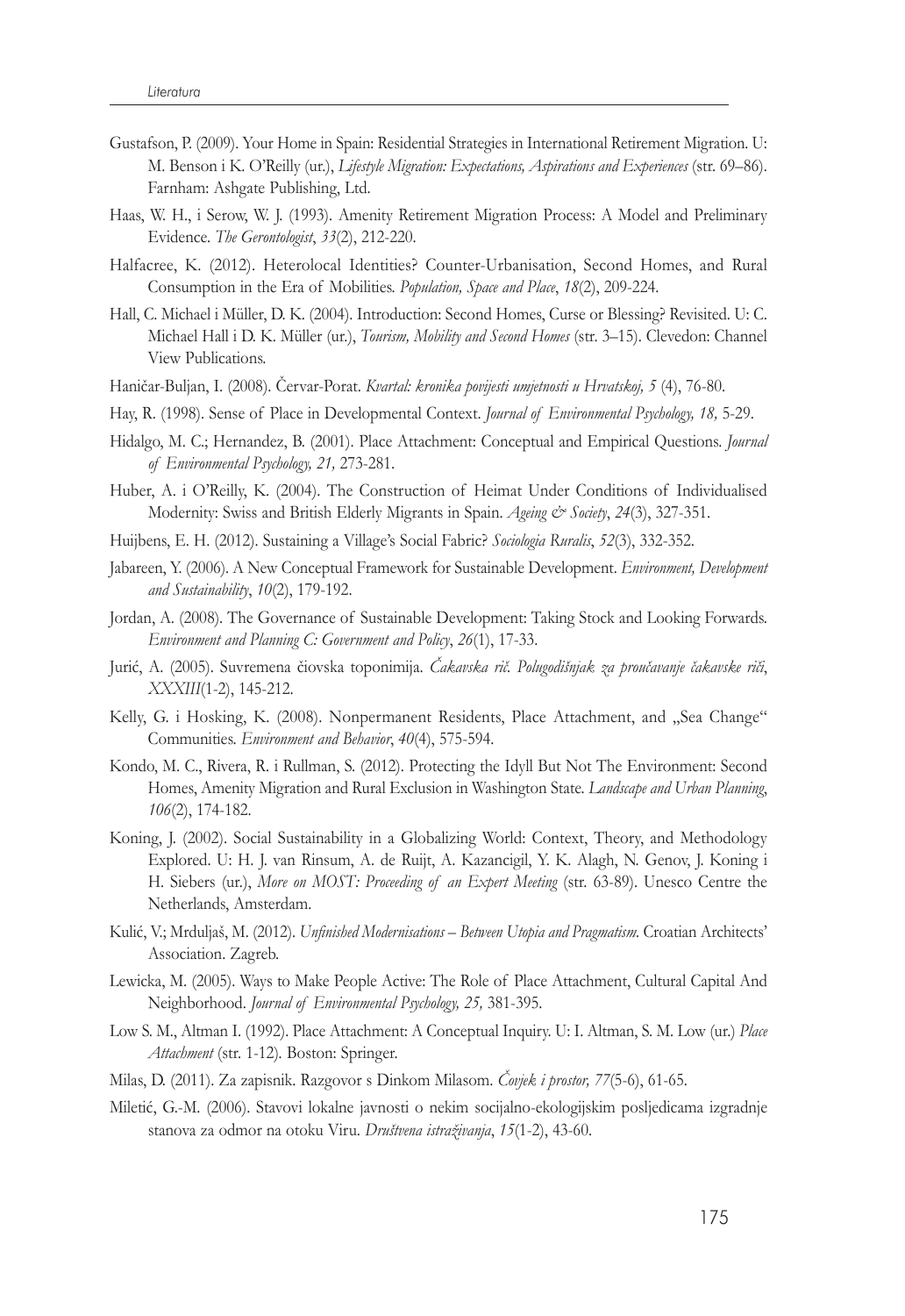- Miletić, G.-M. (2011). *U potrazi za drugim prostorom: sociologijski aspekti sekundarnog stanovanja u Hrvatskoj*. Zagreb: Institut društvenih znanosti Ivo Pilar.
- Miletić, G.-M. (2012). Osnovna obilježja sekundarnog stanovanja na Makarskom primorju. U: M. Mustapić i I. Hrstić (ur.), *Makarsko primorje danas: Makarsko primorje od kraja Drugog svjetskog rata do 2011.* (str. 121-137). Zagreb: Institut društvenih znanosti Ivo Pilar.
- Miletić, G.-M. (2013). Jednom nogom na otoku: sekundarno stanovanje na Zlarinu. *Migracijske i etničke teme*, *29*(2), 225-249.
- Miletić, G.-M. (2015). Who is (Still) Socializing with Neighbors? A Contribution to the Analysis of Local Social Relations. *Sociologija i prostor*, *53*(2), 97-115.
- Miletić, G.-M. i Mišetić, A. (2005). Zašto imati drugu kuću? Analiza motivacije na primjeru vlasnika kuća za odmor na hrvatskoj obali. *Društvena istraživanja*, *15*(1-2), 61-78.
- Miletić, G.-M., Bara, M. i Marinović Golubić, M. (2018). Sekundarno stanovanje i transformacija naselja Okruga Gornjeg na otoku Čiovu. Pogled iz lokalne perspektive. *Sociologija i prostor*, *56*(3), 227-249.
- Miletić, G.-M., Krnić, R. i Majetić, F. (2016). Susjedstvo i socijalna integracija: utjecaj lokalnih društvenih odnosa na percepciju socijalne kohezije u susjedstvu na primjeru Hrvatske. *Revija za socijalnu politiku*, *23*(2), 215-238.
- Miletić, G.-M., Peračković, K. i Marinović Golubić, M. (2017). Socio-Spatial Patterns of the Contemporary Second Home Phenomenon in Croatia. *Društvena istraživanja*, *26*(1), 79-100.
- Miletić, G.-M., Ursić, S., i Krnić, R. (2017). Sekundarno stanovanje i upravljanje lokalnim razvojem: lokalni društveni odnosi kao odrednica participacije stalnih i povremenih stanovnika u procesu planiranja razvoja. *Revija za sociologiju*, *47*(3), 303-334.
- Mišetić, A. (2006). Koncept povezanosti s mjestom i sekundarno stanovanje. *Društvena istraživanja*, *15*(1- 2), 27-42.
- Mottiar, Z. (2006). Holiday Home Owners, a Route to Sustainable Tourism Development? An Economic Analysis of Tourist Expenditure Data. *Journal of Sustainable Tourism*, *14*(6), 582-599.
- Müller, D. K. (1999). *German Second Homeowners in the Swedish Countryside: on the Internationalisation of the Leisure Space*. Umeå: Kulturgeografiska institutionen.
- Müller, D. K. (2002). Reinventing the Countryside: German Second-home Owners in Southern Sweden. *Current Issues in Tourism*, *5*(5), 426-446.
- Müller, D. K. (2011). Second Homes in Rural Areas: Reflections on a Troubled History. *Norsk Geografisk Tidsskrift – Norwegian Journal of Geography*, *65*(3), 137-143.
- Nejašmić, I. i Toskić, A. (2013). Starenje stanovništva u Hrvatskoj sadašnje stanje i perspektive. *Hrvatski geografski glasnik*, *75*(1), 89-110.
- Nordin, U.; Marjavaara, R. (2012). The Local Non-Locals: Second Home Owners Associational Engagement in Sweden, *Turizam, 60*(3), 293-305.
- Norris, M. i Winston, N. (2010). Second-Home Owners: Escaping, Investing or Retiring? *Tourism Geographies*, *12*(4), 546-567.
- Norris, M. i Winston, N. (2009). Rising Second Home Numbers in Rural Ireland: Distribution, Drivers and Implications. *European Planning Studies*, *17*(9), 1303-1322.
- Odluka o Izmjenama i dopunama Strategije prostornog uređenja Republike Hrvatske. (2013). *Narodne novine*, 76.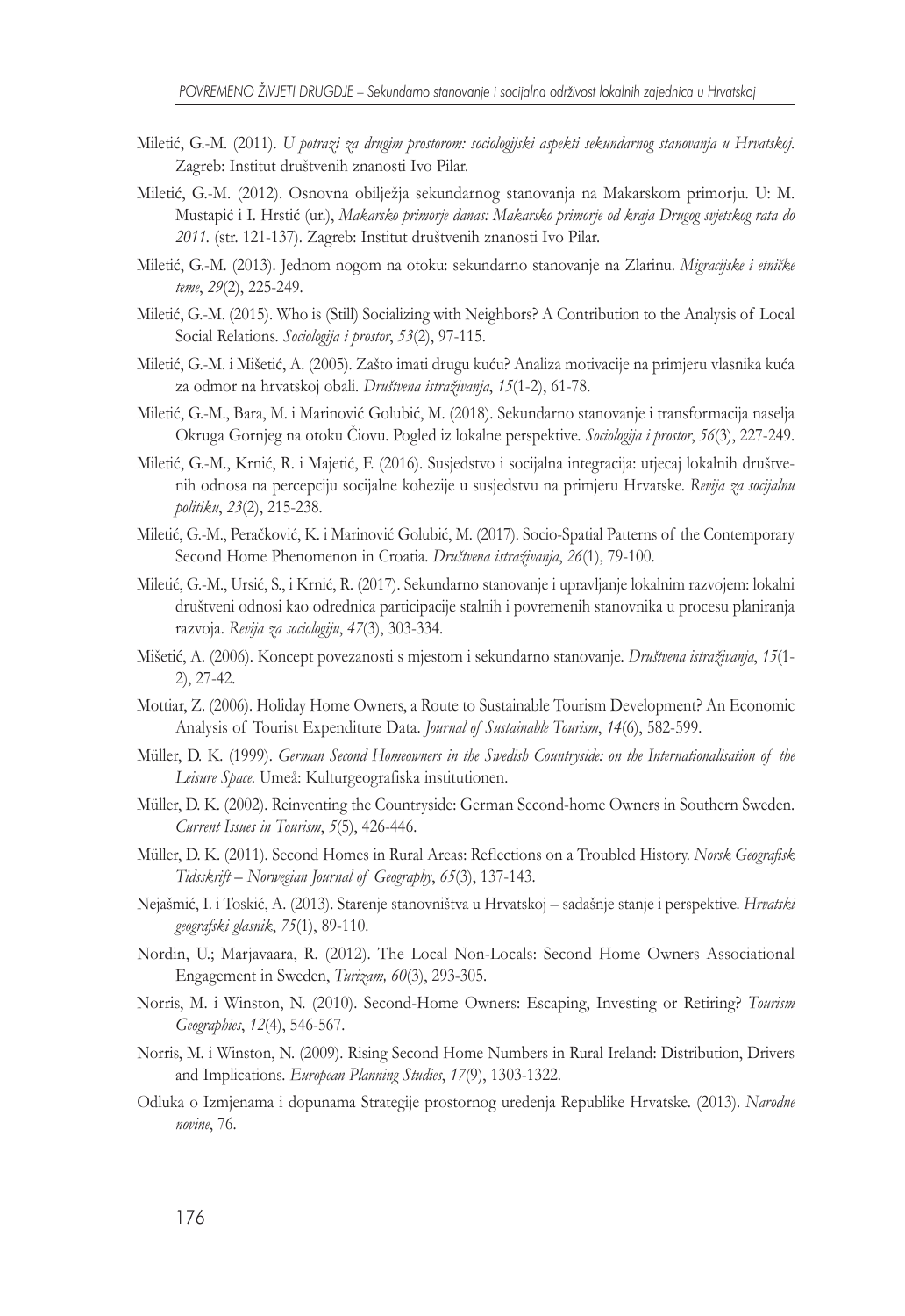- Opačić, V. T. (2008). Ekonomsko-geografski utjecaji i posljedice vikendaštva u receptivnim vikendaškim područjima – primjer otoka Krka. *Ekonomska misao i praksa*, *17*(2), 127-151.
- Opačić, V. T. (2011). Prijedlog koncepta istraživanja vikendaštva u receptivnome vikendaškom području. *Hrvatski geografski glasnik*, *73*(1), 181-200.
- Opačić, V. T. (2012). *Vikendaštvo u hrvatskom priobalju: jučer, danas, sutra*. Zagreb: Hrvatska sveučilišna naklada.
- Opačić, V. T. (2013). Usporedba hrvatskih i slovenskih vikendaških kretanja na hrvatskim otocima: primjer općine Dobrinj. *Migracijske i etničke teme*, *29*(2), 251-276.
- Opačić, V. T. i Fijačko, P. (2017). Prostorni razvoj vikendaštva u ruralnim područjima Hrvatske: primjer Koprivničko-križevačke županije. *Podravina: časopis za multidisciplinarna istraživanja*, *16*(31), 97-116.
- Paris, C. (2006). Multiple "Homes", Dwelling & Hyper-Mobility & Emergent Transnational Second Home Ownership. *ENHR International Conference, Ljubljana, Slovenia*. 2. – 5. lipnja 2006.
- Paris, C. (2009). Re-positioning Second Homes within Housing Studies: Household Investment, Gentrification, Multiple Residence, Mobility and Hyper-consumption. *Housing, Theory and Society*, *26*(4), 292-310.
- Paris, C. (2011). *Affluence, Mobility and Second Home Ownership.* Abingdon: Routledge.
- Pearce, D. G. (1978). Form and Function in French Resorts. *Annals of Tourism Research*, *5*(1), 142-156.
- Peračković, K., Miletić, G.-M. i Mrčela, D. (2018). Prilog analizi čimbenika odabira mjesta sekundarnog stanovanja: primjer naselja Okrug Gornji na otoku Čiovu. *Socijalna ekologija*, *27*(1), 27-47.
- Perry, A. (2013). Residential Roots Tourism in Italy. U: Z. Roca (ur.), *Second Home Tourism in Europe* (str. 53-68). Ashgate.
- Pitkänen, K., Adamiak, C. i Halseth, G. (2014). Leisure Activities and Rural Community Change: Valuation and Use of Rural Space among Permanent Residents and Second Home Owners. *Sociologia Ruralis*, *54*(2), 143-166.
- Poljanec-Borić, S., Wertag, A. i Šikić, L. (2018). Sense of Place: Perceptions of Permanent and Temporary Residents in Croatia. *Turizam, 66*(2), 177-194.
- Pospech, P. (2017). Second Homes in Czech Rural Areas: Privatism or Participation? U: *XXVII*th *ESRS Conference: Uneven Processes of Rural Change: On Diversity, Knowledge and Justice* (str. 30-31). Krakow.
- Prezza, M., Amici, M., Roberti, T. i Tedeschi, G. (2001). Sense of Community Referred to the Whole Town: Its Relations with Neighboring, Loneliness, Life Satisfaction, and Area of Residence. *Journal of Community Psychology*, *29*(1), 29-52.
- Pusić, E. (1981). *Komuna i općina*. Zagreb: Informator.
- Quinn, B. (2004). Dwelling through multiple places: A Case Study of Second Home Ownership in Ireland. U: C. Michael Hall i D. K. Müller (ur.), *Tourism, Mobility & Second Homes: Between Elite Landscape and Common Ground* (str. 113-130). Clevedon: Channel View Publications.
- Radić, D. (2007). Okruk. U S. Šisler, (ur.), *Gradovi i općine Republike Hrvatske* (Vol. 2, str. 1179-1183). Zagreb: Mato Lovrak.
- Redclift, M. (2005). Sustainable Development (1987 2005): An Oxymoron Comes of Age. *Sustainable Development*, *13*(4), 212-227.
- *Renewed European Union Sustainable Development Strategy*. (2006). Brussels.
- Roca, M. de N. O. (2013). Place Attachment among Second Home Owners: The Case of the Oeste Region, Portugal. U: Z. Roca (ur.), *Second Home Tourism in Europe* (str. 69-88). Ashgate.